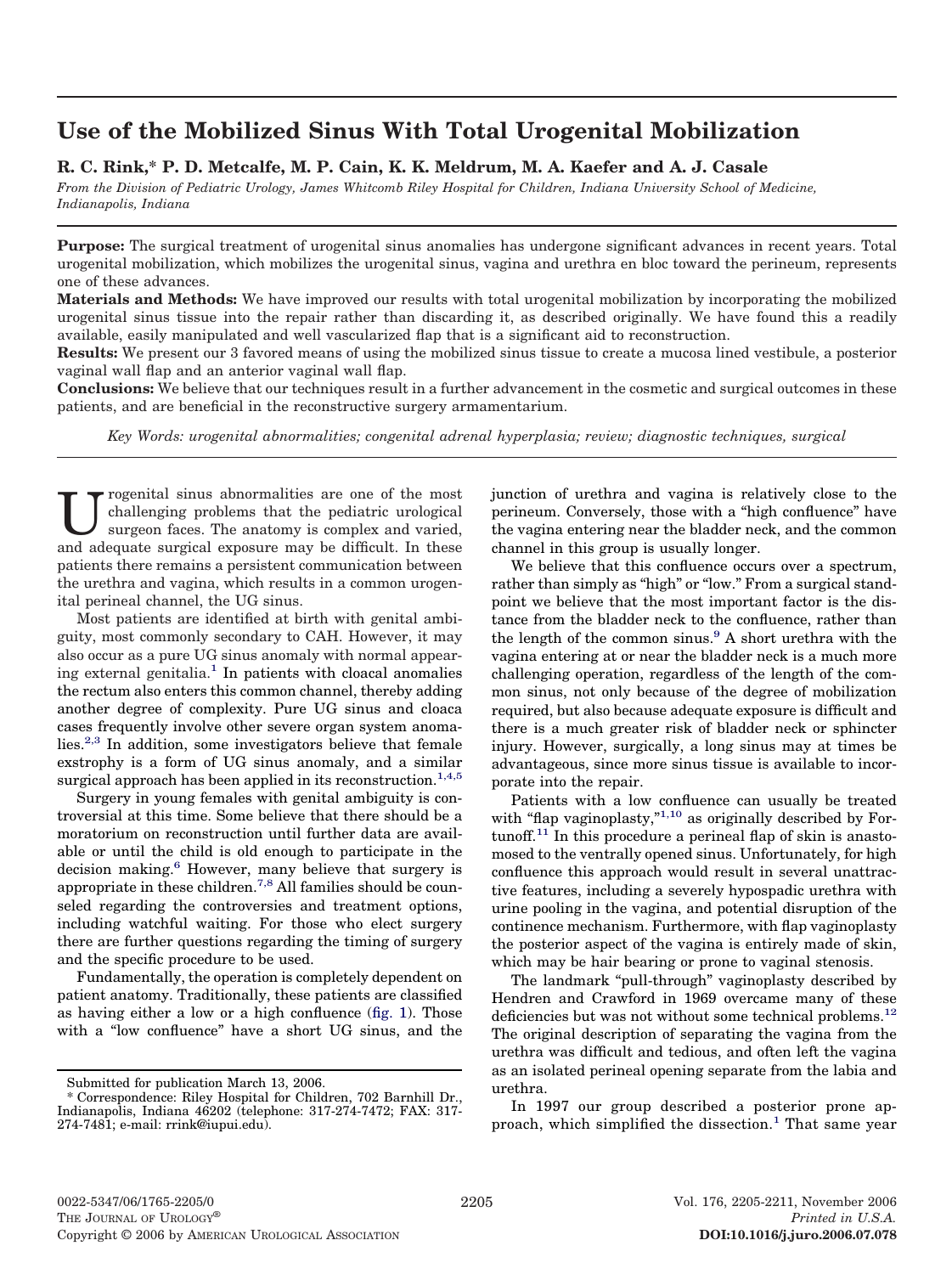<span id="page-1-0"></span>

FIG. 1. Left, example of "high confluence." Vagina inserts close to bladder neck, leaving little true urethra. Right, example of "low confluence." Proximity to perineum and more normal urethra make this surgery much simpler.

Pena described TUM, which was another significant ad-vancement.<sup>[13](#page-6-0)</sup> He described a procedure whereby the entire sinus, as a single unit, was circumferentially dissected from the perineum. By treating the UG sinus as a single unit the technically demanding and time consuming separation of urethra from vagina was avoided, and Pena was able to show that the time of dissection and blood loss were decreased.<sup>[13](#page-6-0)</sup> In this procedure after creation of a perineal based flap the dissection is begun along the posterior UG sinus (fig. 2). Attention is then turned to separating the anterior sinus from the corpora and pubis [\(fig. 3,](#page-2-0) *A*). This separation results in mobilization of the intact urogenital sinus, which, when completely free, usually reaches the perineum. Pena then described sewing the normal caliber vagina to the posterior flap.<sup>13</sup> Therefore, the urethra, since it had been mobilized en bloc with the vagina, was left in an orthotopic position (fig.  $3, B$ ).<sup>13,14</sup>

Although this procedure involved discarding the mobilized sinus tissue, we strongly believe that this tissue is valuable in the reconstruction, and can be used to improve cosmesis and avoid the problems associated with skin flaps.<sup>1,14-16</sup> This hypothesis is the basis of this report.

We have used the mobilized sinus in 3 distinct ways, each for a unique application. In flap vaginoplasty the mobilized sinus is split ventrally, and is used to create a mucosa lined vestibule. If the vagina requires separation from the sinus (pull-through vaginoplasty), it can be split dorsally and used to create an anterior vaginal wall, sim-ilar to that described by Passerini-Glazel.<sup>[17](#page-6-0)</sup> Finally, we report a novel method of a laterally split spiral flap, which is used to create a posterior vaginal wall and eliminates the need for the Fortunoff flap.<sup>[15](#page-6-0)</sup> Gosalbez has presented an additional technique using the sinus to avoid the For-tunoff flap.<sup>[16](#page-6-0)</sup>

We describe the indications and surgical approach for each of our applications in the use of mobilized sinus tissue for vaginoplasty. Most UG sinus cases are secondary to CAH, with masculinized external genitalia. Clitoroplasty and labioplasty may be combined with the vaginoplasty as a single surgical procedure.

### **MATERIALS AND METHODS**

#### **Surgical Technique for TUM**

For all 3 techniques the initial surgical approach is similar. Cystoscopy is carried out before all major genital reconstruction, and a Fogarty catheter is placed in the vagina and a Foley catheter in the bladder. The patient undergoes full body preparation, from the feet to the thorax, thereby allowing access to the abdomen and perineum, and rotation to the prone position when necessary. The omega-shaped perineal flap is developed extending from the proposed perineal body to near the meatus of the sinus (fig.  $2$ ).<sup>[18](#page-6-0)</sup> Clitoroplasty, if indicated, is performed at this time. Following its completion the dissection is started in the midline posteriorly, by dividing the attachments between the UG sinus and the rectum. With the rectum retracted from the sinus the entire posterior aspect of the sinus and vagina may be exposed.

The sinus is then carefully separated from the phallus and dissected to the level of the pubis. The ligaments attaching the sinus to the pubis are divided and the entire sinus is freed [\(fig. 3\)](#page-2-0). At this time the Fogarty catheter is palpated and the vaginal confluence is identified. The vagina is opened posteriorly over the Fogarty catheter [\(fig. 4\)](#page-2-0). It should be emphasized that this dissection must proceed until normal vaginal caliber is encountered, as the distal third of the vagina is often narrow and may be prone to stenosis. There is usually a pronounced demarcation where the narrow UG sinus ends and the wider caliber vagina opens up. All tissue distal to this ridge will be considered UG sinus tissue and the wider proximal tissue is defined as vagina.

One of the more challenging aspects of this surgery is now encountered, as the surgeon must decide how the final reconstruction will occur. In most children the va-



FIG. 2. Planned incision. Modified Fortunoff flap is omega-shaped, as described by Freitas Filho et al.<sup>[18](#page-6-0)</sup>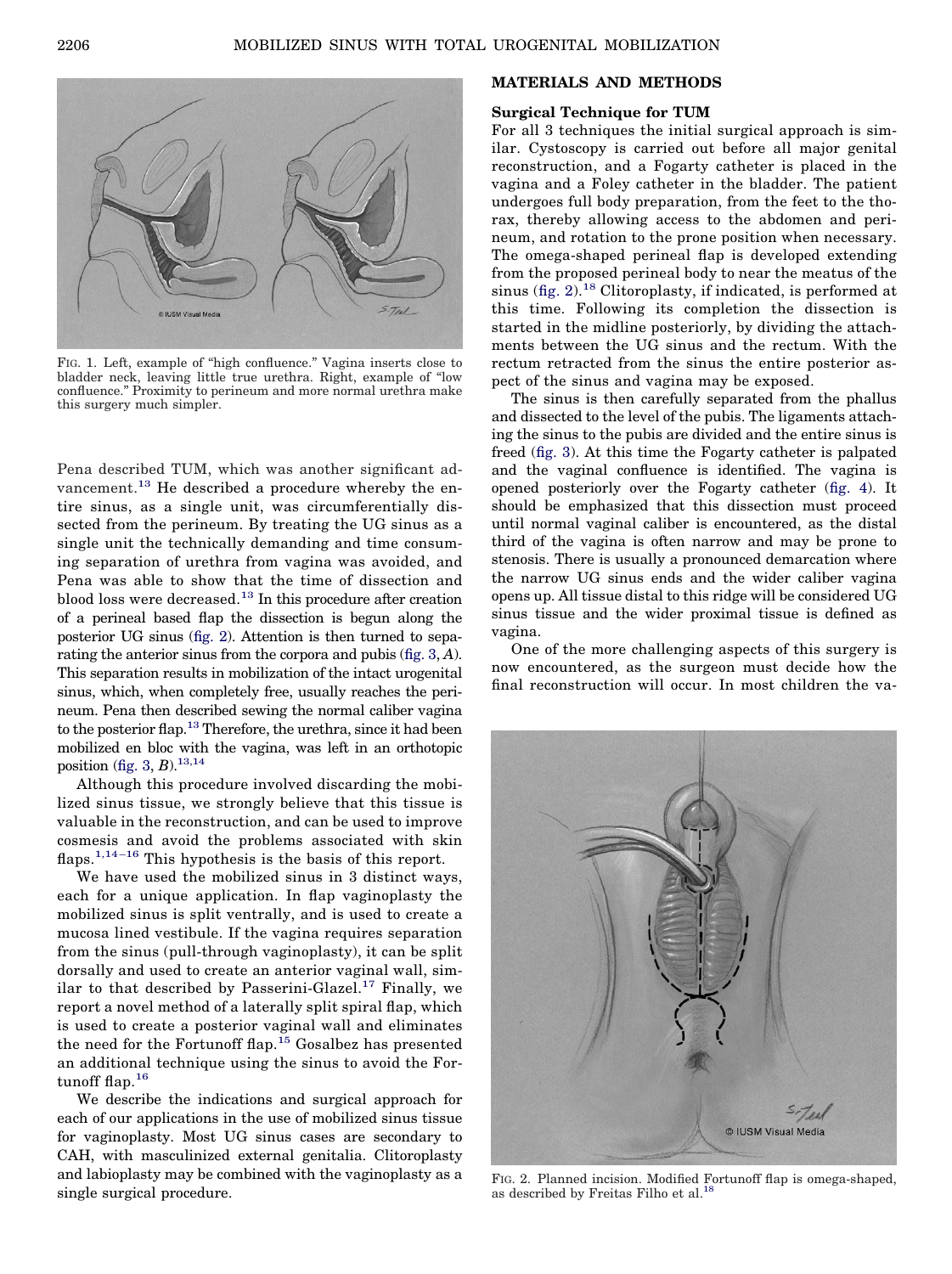<span id="page-2-0"></span>



FIG. 3. *A*, anterior dissection frees sinus from corpora, and continues beneath pubis. *B*, after dissection has been completed sinus is mobile, and most will easily reach perineum.

gina will easily reach the perineum. It then may be sewn flush to the perineum but we prefer a posterior flap, which will widen the introitus. In this situation the mobilized sinus tissue may be used in 1 of 2 ways. It can be split ventrally to create a mucosa lined vestibule with a Fortunoff flap to augment the posterior wall, or it can be split laterally to create the posterior flap and avoid the use of the Fortunoff flap.

In other children, even after TUM, the vagina will remain a significant distance from the perineum. This condition will dictate that the vagina be separated from the urethra, and a pull-through type procedure performed. This approach is much less common but in this scenario the mobilized sinus can be split dorsally and used to create the anterior vaginal wall. This procedure allows for a vascular flap to be placed between the urethra and vagina, decreasing the risk of fistula as well as improving cosmesis.

#### **Flap Vaginoplasty**

*Mucosa lined vestibule.* If, after the vagina is opened over the Fogarty catheter, the posterior wall is able to reach the perineum easily with a minimum of tension, there are 2 options. The vagina may be sewn flush to the perineum as described by Pena, $^{13}$  or a flap vaginoplasty may be performed.

If a perineal flap is selected, the posterior aspect of the mobilized sinus is opened posteriorly in the midline, and the omega-shaped flap is anastomosed to the normal caliber vagina. The incision is carried out only to the level of the planned introitus, and not into the vagina proper. In this situation the redundant mobilized sinus can be used to improve cosmesis. This redundant sinus tissue is opened in the midline "ventrally," and the tissue is folded up to create a mucosa lined vestibule. This tissue will significantly improve the cosmetic appearance and prevent complications from excessive skin flaps. In the case of a virilized female the split phallic skin is then sutured alongside the opened sinus to create the labia minora [\(fig. 5\)](#page-3-0). It must be reinforced that this technique only applies to the low to midlevel confluence, since it is not generally applicable to the high confluence, as noted previously.

*Posterior vaginal wall sinus flap.* As mentioned previously, we have some concerns about the use of a perineal skin flap for the posterior wall of the vagina. If, after opening the vagina over the Fogarty catheter, the posterior vagina is unable to reach the perineum easily, yet is not so high as to require separation and a pull-through, we use a laterally based flap of sinus tissue. The entire sinus is opened along its "lateral" aspect, and the exposed urethral meatus is anastomosed to the perineum [\(fig. 6,](#page-4-0)



FIG. 4. After posterior vagina is dissected off rectum Fogarty catheter is palpable in vagina just above confluence with urethra. Stay sutures are placed lateral to planned vertical incision. Proximity of this opening to perineum will determine which flap is most appropriate to use.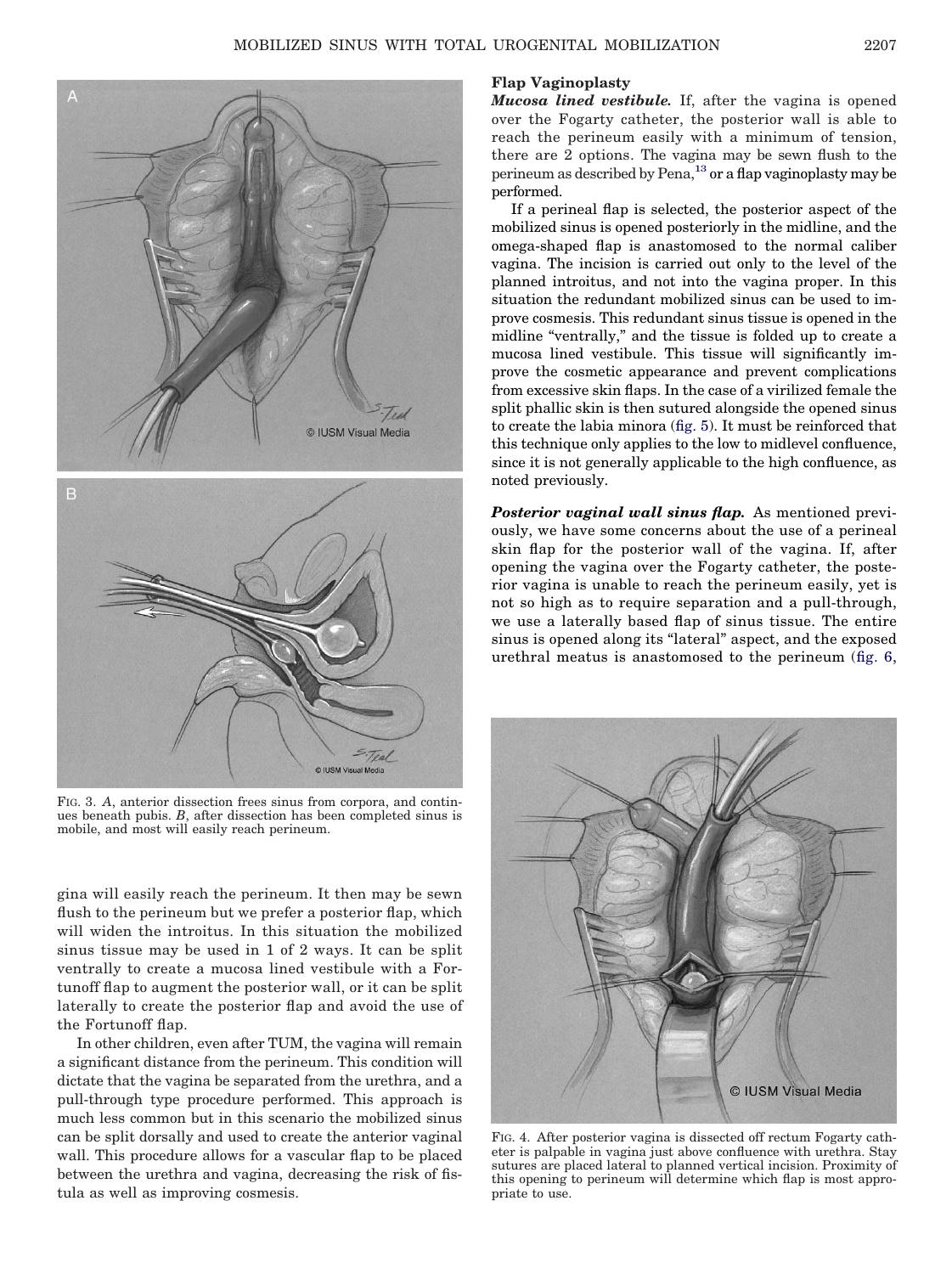<span id="page-3-0"></span>

FIG. 5. Ventrally split flap can be rotated anteriorly so it lines vaginal vestibule. Urethral meatus is brought to its orthotopic position beneath clitoris, and sinus tissue is anastomosed to clitoris and labia minora, which have been fashioned from preputial flaps.

*A*). The sinus is then rotated laterally and posteriorly, and anastomosed to the posterior vaginal wall [\(fig. 6,](#page-4-0) *B*). This approach results in the extension of the vaginal wall to the perineum with sinus tissue and avoids the use of skin flaps. In essence, this procedure remains a "flap vaginoplasty" but the flap is constructed from sinus tissue rather than perineal skin.

#### **Pull-Through Vaginoplasty (Anterior Wall)**

After the vagina is opened over the Fogarty balloon it may be too high to reach the perineum easily without tension. This situation requires formal separation of the vagina from the urethra, and is based on the "pull-through" pro-cedure originally described by Hendren and Crawford.<sup>[12](#page-6-0)</sup>

We believe that this technique is best accomplished with the patient in the prone position and is facilitated by the mobility provided by TUM, which allows improved access to the confluence of urethra and vagina.<sup>[1](#page-6-0)</sup> After separation the area of the previous confluence is closed in several layers, and the common sinus now forms the urethra [\(fig.](#page-5-0) [7,](#page-5-0) *A*). The previous mobilization allows the urethra to reach the perineum easily, leaving a significant amount of residual healthy sinus tissue. The anterior vaginal wall is formed by first splitting this redundant sinus in the midline "dorsally" [\(fig. 7,](#page-5-0) *B*). The tissue can then be folded back on itself and anastomosed to the distal vagina, creating a normal appearing anterior vaginal wall [\(fig. 7,](#page-5-0) *C*). This tissue also serves to cover the closed sinus and helps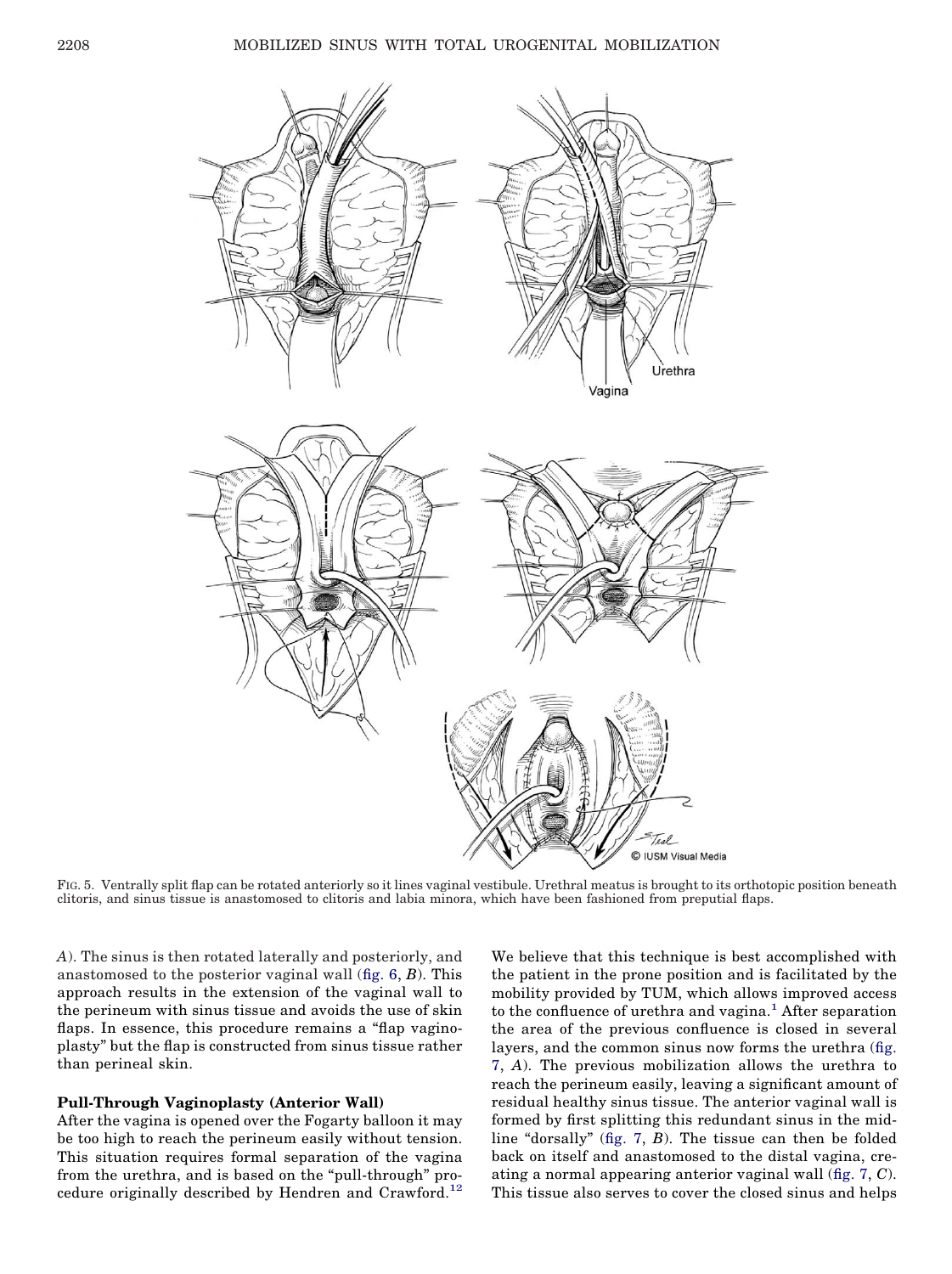<span id="page-4-0"></span>

FIG. 6. *A*, to avoid excessive use of skin in posterior vagina, sinus is split along its lateral aspect and rotated to distal vagina. *B*, laterally based spiral flap brings excess UG sinus tissue to posterior wall of vagina. Side view reveals vagina is now flush with perineum, and Fortunoff flap is not required.

prevent fistula formation. The posterior vaginal wall often requires a posterior perineal flap [\(fig. 7,](#page-5-0) *D* and *E*).

Finally, we have found that the mobilized sinus tissue is extremely useful even if vaginoplasty is not performed at the time of mobilization. In the severely virilized patient with CAH, eg Prader 5, the vagina may be inadequate for reconstruction. In this scenario we defer the vaginoplasty until after puberty, after the accumulation of menstrual fluid has naturally expanded the tissue. However, the sinus still requires mobilization to bring the urethra to its orthotopic position, and labioplasty is also performed. Therefore, we will split the sinus ventrally and it again is used for a mucosa lined vestibule, greatly improving the cosmesis of the external genitalia.

# **DISCUSSION**

Urogenital sinus abnormalities are extremely challenging surgically, because they require meticulous technique, prolonged operative times, and the ability to think and plan in 3 dimensions. Techniques continue to be modified, and all are based on the work of our predecessors.<sup>1,10,15–17,19</sup> Current techniques, especially with the introduction of TUM, have simplified dissection and, some believe, decreased surgical complications[.3,19,20](#page-6-0)

The original description by Pena of TUM limited its use to UG sinuses less than 3 cm long and called for discarding the excess sinus tissue. $3,13$  However, based on our experience, the length of the urethra, as measured from the bladder neck to the confluence, is a much more impor-tant predictor of surgical complexity.<sup>[9](#page-6-0)</sup> Furthermore, we believe that the UG sinus tissue can be an invaluable aid in reconstruction. The sinus provides well vascularized and malleable tissue appropriate for a variety of applications.

The use of TUM and other genital surgery remains controversial. Thus far, all results are short term. It remains to be seen if the circumferential dissection around the proximal urethra will result in any injury to the sphincteric function or innervation, with subsequent incontinence. One must be especially cautious with the high confluence when TUM and pull-through vaginoplasty are required. Also, we are concerned about the long-term risk of stress urinary incontinence introduced by extensive mobilization of the bladder neck toward the perineum. Although Kryger and Gonzalez have recently written an encouraging report regarding preservation of urinary continence, their oldest patient was 22 years at last followup.<sup>20</sup> Therefore, our concern remains for results seen in late adulthood, especially in the postpartum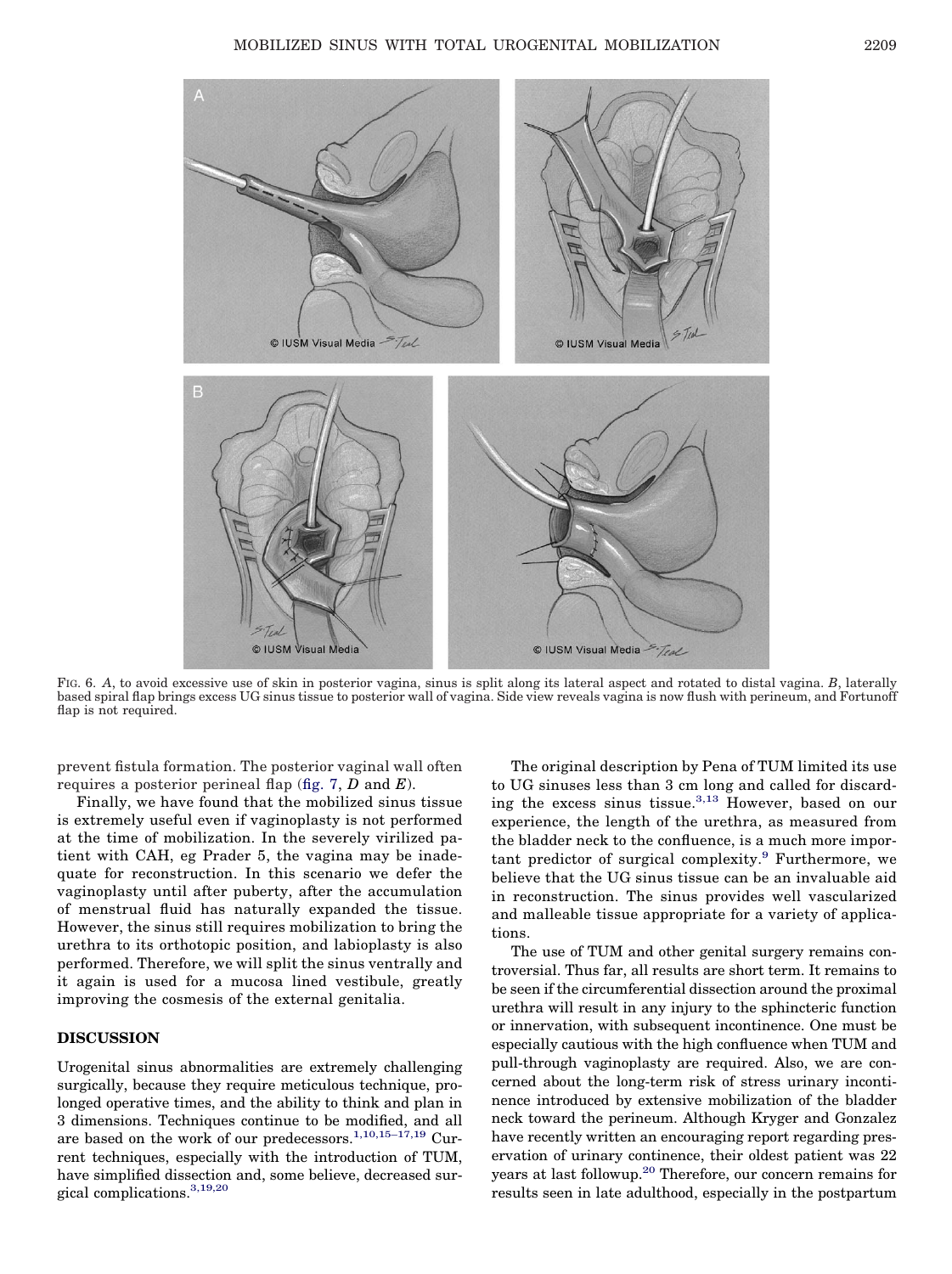<span id="page-5-0"></span>

FIG. 7. *A*, prone view of mobilized UG sinus after vagina has been dissected off of UG sinus. Defect in sinus has been closed in several layers and now forms urethra. *B*, with patient in supine position urethra has been mobilized to perineum, and excess sinus is split on its dorsal aspect to create orthotopic meatus. *C*, flap is next rotated posteriorly (arrows) to create distal anterior vaginal wall and provide tissue support for urethral anastomosis. *D*, completed pull-through vaginoplasty with anterior vaginal wall formed from dorsally opened UG sinus in Passerini-Glazel fashion. *E*, sagittal view of completed anterior vaginal wall flap demonstrates coverage of urethral incision line.

population. Thus, each surgeon must address each area of concern with the family and other members of the medical team.

# **CONCLUSIONS**

Not every patient with a persistent UG sinus needs TUM, but when this procedure is elected we believe that all sinus tissue should be incorporated into the reconstruction. We

have described our 3 techniques for vaginoplasty using the mobilized sinus. To our knowledge our spiral flap has not previously been described in the literature, and we believe that this technique will improve outcomes be reducing the reliance on skin flaps. Since most patients undergo surgery in infancy, ultimate outcomes regarding intercourse, sexual sensitivities and urinary incontinence are many years away.